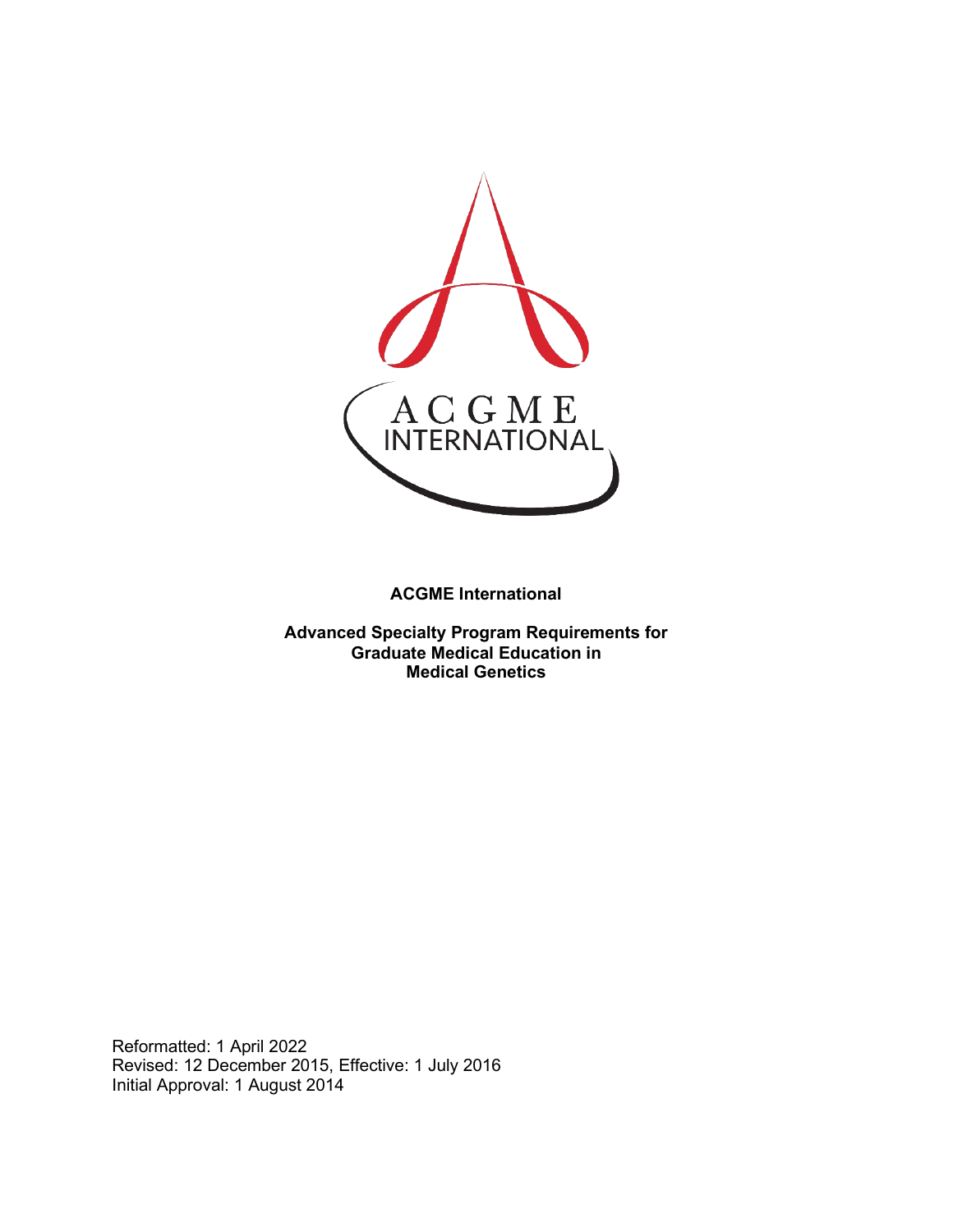#### **ACGME International Specialty Program Requirements for Graduate Medical Education in Medical Genetics**

#### **Int. Introduction**

*Background and Intent: Programs must achieve and maintain Foundational Accreditation according to the ACGME-I Foundational Requirements prior to receiving Advanced Specialty Accreditation. The Advanced Specialty Requirements noted below complement the ACGME-I Foundational Requirements. For each section, the Advanced Specialty Requirements should be considered together with the Foundational Requirements.*

## **Int. I. Definition and Scope of the Specialty**

Clinical medical geneticists are physicians who provide comprehensive diagnostic, management, treatment, risk assessment, and genetic counseling services for patients who have or are at risk for having genetic disorders or disorders with a genetic component.

#### **Int. II. Duration of Education**

Int. II.A. The educational program in medical genetics must be 24 or 36 months in length.

#### **I. Institution**

## **I.A. Sponsoring Institution**

- I.A.1. A fellowship in medical genetics must function as an integral part of an ACGME-I-accredited residency.
- I.A.2. Institutions sponsoring medical genetics programs should also sponsor ACGME-I-accredited programs in internal medicine, obstetrics and gynecology, and pediatrics.

#### **I.B. Participating Sites**

See International Foundational Requirements, Section I.B.

#### **II. Program Personnel and Resources**

#### **II.A. Program Director**

- II.A.1. The program director must:
- II.A.1.a) maintain continuing involvement in scholarly activity;
- II.A.1.b) participate in key national scientific human genetics meetings;
- II.A.1.c) contribute to medical education, both locally and internationally;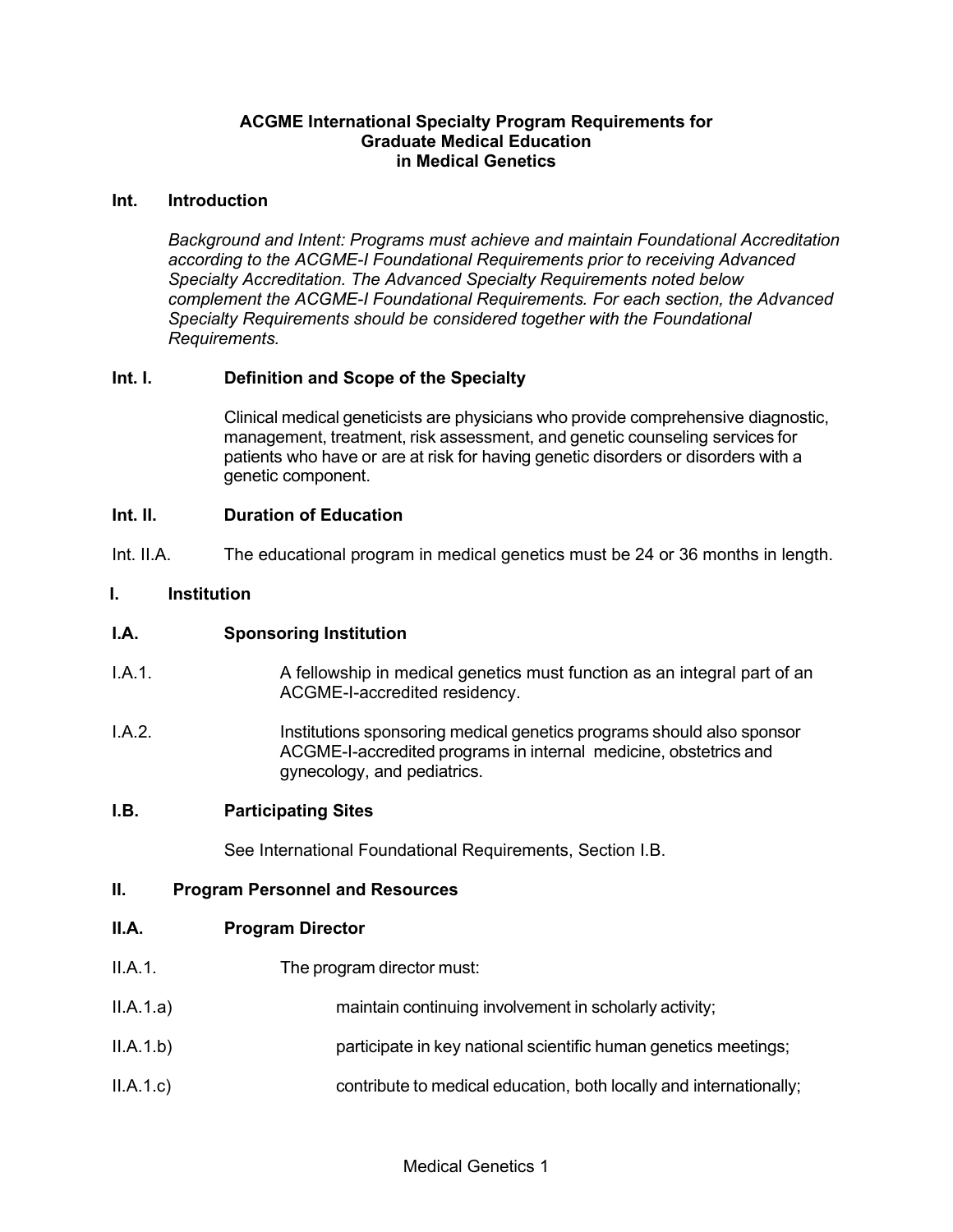| II.A.1.d)   | ensure that clinical teaching conferences are organized by the<br>members of the faculty for the fellows; and,                                                                                                                                                                                       |
|-------------|------------------------------------------------------------------------------------------------------------------------------------------------------------------------------------------------------------------------------------------------------------------------------------------------------|
| II.A.1.e)   | ensure that fellows' and faculty members' attendance at scheduled<br>didactics is documented.                                                                                                                                                                                                        |
| II.B.       | <b>Faculty</b>                                                                                                                                                                                                                                                                                       |
| II.B.1.     | There must be at least three members of the teaching faculty, including the<br>program director, who are members of the medical staff at participating<br>sites.                                                                                                                                     |
| II.B.1.a)   | At least two of these individuals must be educated and trained in<br>clinical medical genetics.                                                                                                                                                                                                      |
| II.B.2.     | Those responsible for fellow education in a given area must have education<br>and training in that area. Specifically:                                                                                                                                                                               |
| II.B.2.a)   | the person(s) responsible for fellow education in biochemical<br>genetics must be educated and trained in biochemical genetics;                                                                                                                                                                      |
| II.B.2.b)   | the person(s) responsible for fellow education in molecular genetics<br>must be educated and trained in molecular genetics; and,                                                                                                                                                                     |
| II.B.2.c    | the person(s) responsible for fellow education in clinical<br>cytogenetics must be educated and trained in clinical cytogenetics.                                                                                                                                                                    |
| II.C.       | <b>Other Program Personnel</b>                                                                                                                                                                                                                                                                       |
| II.C.1.     | Fellows must have regular opportunities to work with genetic counselors,<br>nurses, nutritionists, and other health care professionals who are involved in<br>the provision of clinical medical genetics services.                                                                                   |
| II.D.       | <b>Resources</b>                                                                                                                                                                                                                                                                                     |
| II.D.1.     | Participating sites must provide a sufficient number and variety of inpatients<br>and outpatients (e.g., pregnant and non-pregnant, all ages) to permit fellows<br>to gain experience with the natural history of a wide range of genetic<br>disorders and other disorders with a genetic component. |
| II.D.1.a)   | Each fellow should care for at least 100 different patients or families<br>per year.                                                                                                                                                                                                                 |
| ILD.1.a)(1) | These patients and families must be seen in both outpatient<br>and inpatient settings.                                                                                                                                                                                                               |
| II.D.2.     | Adequate space and equipment for patient care activities, including meeting<br>rooms, classrooms, office space, research facilities, and facilities for record<br>storage and retrieval, must be available to meet the educational goals of the<br>program.                                          |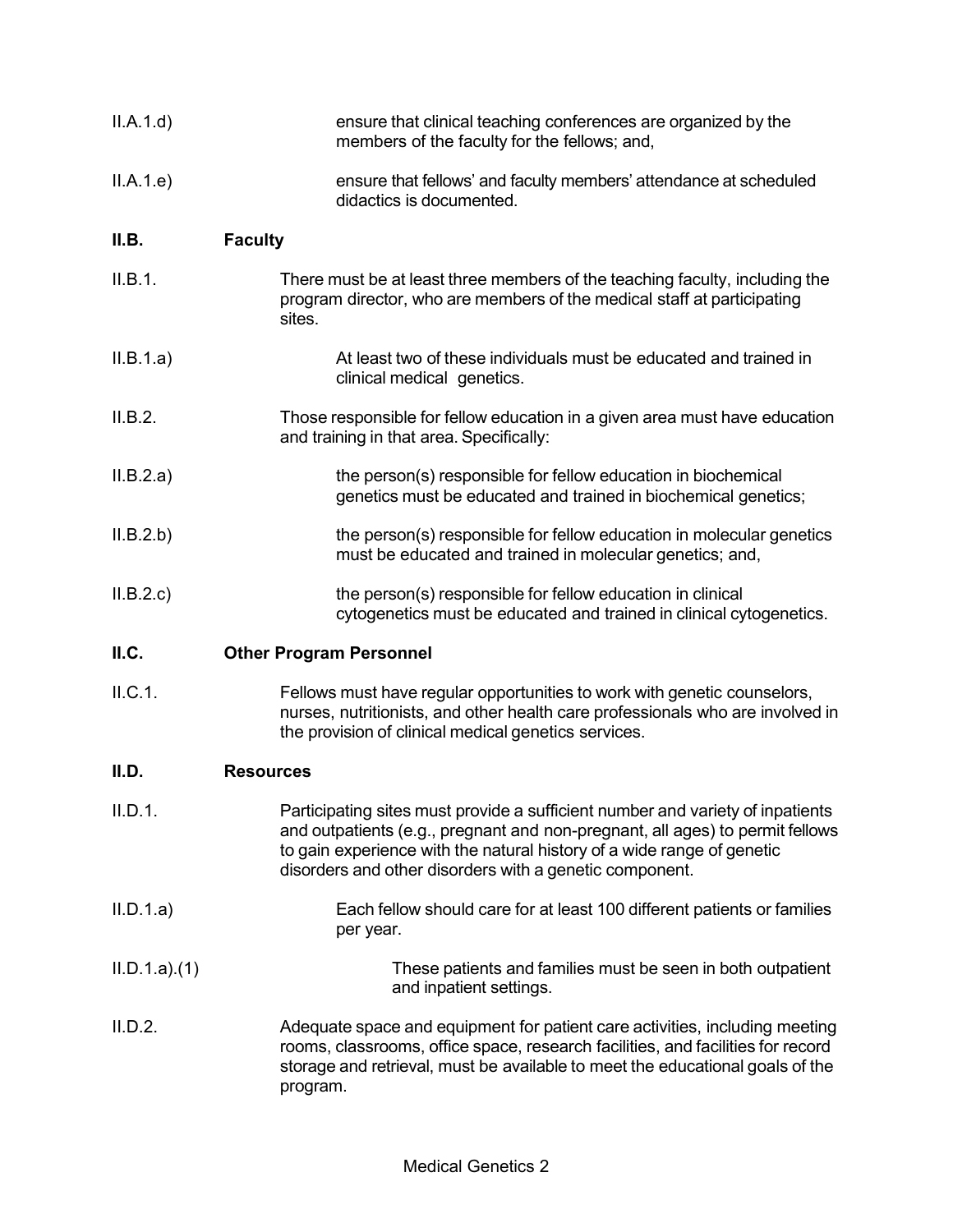| II.D.3. | Office and laboratory space must be provided for the fellows for both |
|---------|-----------------------------------------------------------------------|
|         | patient care and participation in scholarly activity.                 |

- II.D.4. There must be other learners in medical genetics and in other specialties at participating sites to maintain a stimulating educational environment.
- II.D.5. Participating sites should have a clinical cytogenetics laboratory, a clinical biochemical genetics laboratory, and a clinical molecular genetics laboratory, each of which provides an appropriate volume and variety of services related to medical genetics, together with an adequate number of qualified staff members.
- II.D.5.a) If a laboratory is not located in a participating site, a written letter of agreement from the laboratory director detailing the laboratory's contributions to the education of medical genetics fellows should be prepared and kept on file by the program director.
- II.D.6. Fellows should have access to computer-based genetic diagnostic systems.

## **III. Fellow Appointment**

## **III.A. Eligibility Criteria**

III.A.1. Prior to appointment in the program, fellows should have completed an ACGME-I-accredited residency program, or a residency program acceptable to the Sponsoring Institution's Graduate Medical Education Committee.

## **III.B. Number of Fellows**

See International Foundational Requirements, Section III.B.

## **IV. Specialty-Specific Educational Program**

## **IV.A. ACGME-I Competencies**

- IV.A.1. The program must integrate the following ACGME-I Competencies into the curriculum.
- IV.A.1.a) Professionalism

| IV.A.1.a)(1)    | Fellows must demonstrate a commitment to<br>professionalism and an adherence to ethical principles.<br>Fellows must demonstrate: |
|-----------------|----------------------------------------------------------------------------------------------------------------------------------|
| IV.A.1.a)(1)(a) | a commitment to excellence and ongoing<br>professional development;                                                              |

IV.A.1.a).(1).(b) a commitment to ethical principles pertaining to the provision or withholding of clinical care;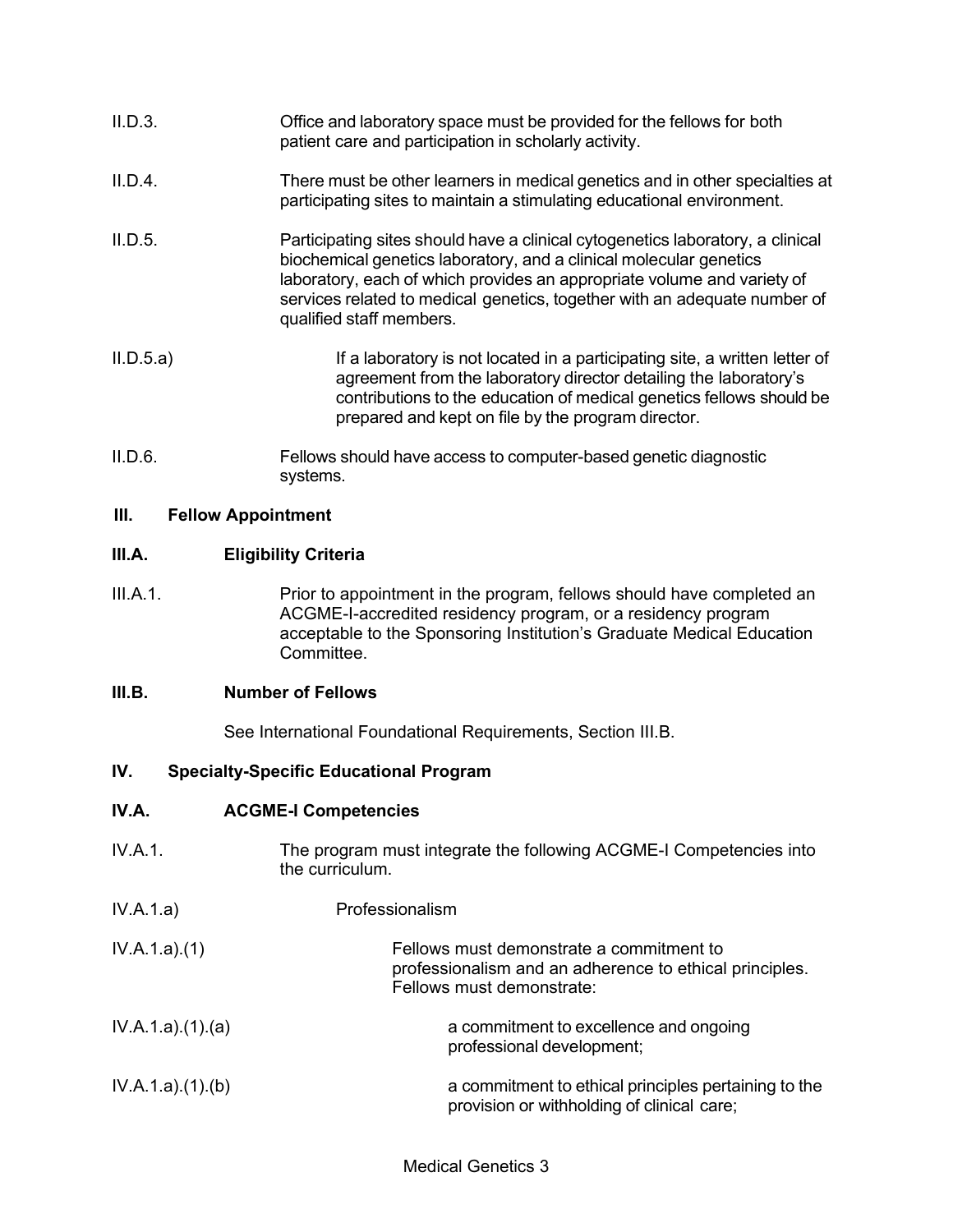| IV.A.1.a)(1)(c)      | confidentiality of patient information, informed<br>consent, conflict of interest, and business practices;<br>and,                                                                                                                       |
|----------------------|------------------------------------------------------------------------------------------------------------------------------------------------------------------------------------------------------------------------------------------|
| IV.A.1.a)(1)(d)      | an awareness of the unique ethical principles<br>pertaining to the use of diagnostic and predictive<br>genetic testing, genetic testing of minors, and genetic<br>discrimination.                                                        |
| IV.A.1.b)            | <b>Patient Care and Procedural Skills</b>                                                                                                                                                                                                |
| IV.A.1.b)(1)         | Fellows must provide patient care that is compassionate,<br>appropriate, and effective for the treatment of health<br>problems and the promotion of health. Fellows must<br>demonstrate competence in:                                   |
| IV.A.1.b)(1)(a)      | mature clinical judgment through their involvement in<br>the decision-making process and in the continuity of<br>patient care in all settings, including planning,<br>management, and treatment, both diagnostic and<br>therapeutic;     |
| IV.A.1.b)(1)(b)      | gathering essential and accurate information about<br>their patients through:                                                                                                                                                            |
| IV.A.1.b)(1)(b)(i)   | medical interviewing, including the taking and<br>interpreting of a complete family history, to<br>include construction of a pedigree;                                                                                                   |
| IV.A.1.b)(1)(b)(ii)  | completing comprehensive genetics physical<br>examinations; and,                                                                                                                                                                         |
| IV.A.1.b)(1)(b)(iii) | selecting appropriate diagnostic studies,<br>interpreting laboratory data generated from<br>biochemical genetic, cytogenetic, and<br>molecular genetic analyses, and<br>understanding the utility and limitations of<br>genetic testing. |
| IV.A.1.b)(1)(c)      | making informed decisions about diagnostic and<br>therapeutic interventions based on patient and family<br>information and preferences, up-to-date scientific<br>evidence, and clinical judgment through:                                |
| IV.A.1.b)(1)(c)(i)   | demonstrating effective and appropriate<br>clinical problem-solving skills;                                                                                                                                                              |
| IV.A.1.b)(1)(c)(ii)  | understanding the limits in their own<br>knowledge and expertise; and,                                                                                                                                                                   |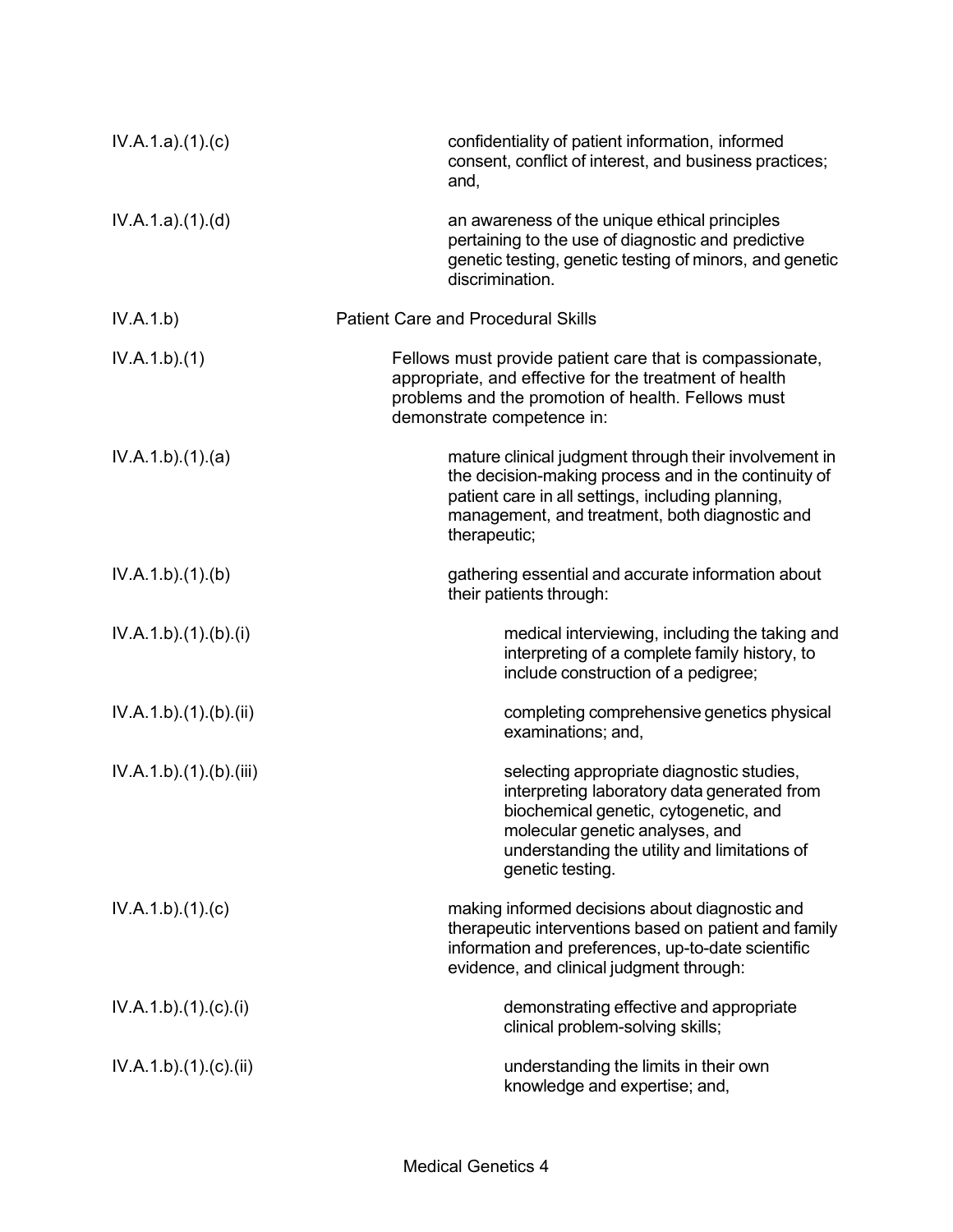| IV.A.1.b)(1)(c)(iii)            | appropriately using consultants and referrals.                                                                                                                                                                                                         |
|---------------------------------|--------------------------------------------------------------------------------------------------------------------------------------------------------------------------------------------------------------------------------------------------------|
| IV.A.1.b)(1)(d)                 | developing and carrying out effective patient<br>management plans;                                                                                                                                                                                     |
| IV.A.1.b)(1)(e)                 | prescribing medications and performing medical<br>interventions essential for the care of patients with<br>heritable disorders;                                                                                                                        |
| IV.A.1.b)(1)(f)                 | counseling and educating patients and their families<br>through:                                                                                                                                                                                       |
| IV.A.1.b)(1)(f)(i)              | taking measures needed to enhance or<br>maintain health and function and to prevent<br>disease and injury;                                                                                                                                             |
| IV.A.1.b)(1)(f)(ii)             | encouraging active family participation in a<br>patient's care, and in providing information<br>that will contribute to that care; and,                                                                                                                |
| IV.A.1.b)(1).(f)(iii)           | empowering patients to make informed<br>decisions, interpret risk assessment, and use<br>predictive testing for themselves and family<br>members.                                                                                                      |
| IV.A.1.b)(1)(g)                 | using information technology to support patient care<br>decisions and patient education;                                                                                                                                                               |
| IV.A.1.b)(1)(h)                 | assisting patients in accomplishing their personal<br>health goals;                                                                                                                                                                                    |
| IV.A.1.b)(1)(i)                 | working with other health care professionals,<br>including those from other disciplines, to provide<br>patient-focused care; and,                                                                                                                      |
| IV.A.1.b)(1)(j)                 | understanding and critically interpreting laboratory<br>data.                                                                                                                                                                                          |
| IV.A.1.c)                       | <b>Medical Knowledge</b>                                                                                                                                                                                                                               |
| $IV.A.1.c.$ (1)                 | Fellows must demonstrate knowledge of established and<br>evolving biomedical clinical, epidemiological, and social-<br>behavioral sciences, as well as the application of this<br>knowledge to patient care. Fellows must demonstrate<br>knowledge of: |
| $IV.A.1.c$ . $(1).$ $(a)$       | using current medical information and scientific<br>evidence for patient care, including:                                                                                                                                                              |
| $IV.A.1.c$ ). $(1).$ (a). $(i)$ | results from genetics laboratory tests;                                                                                                                                                                                                                |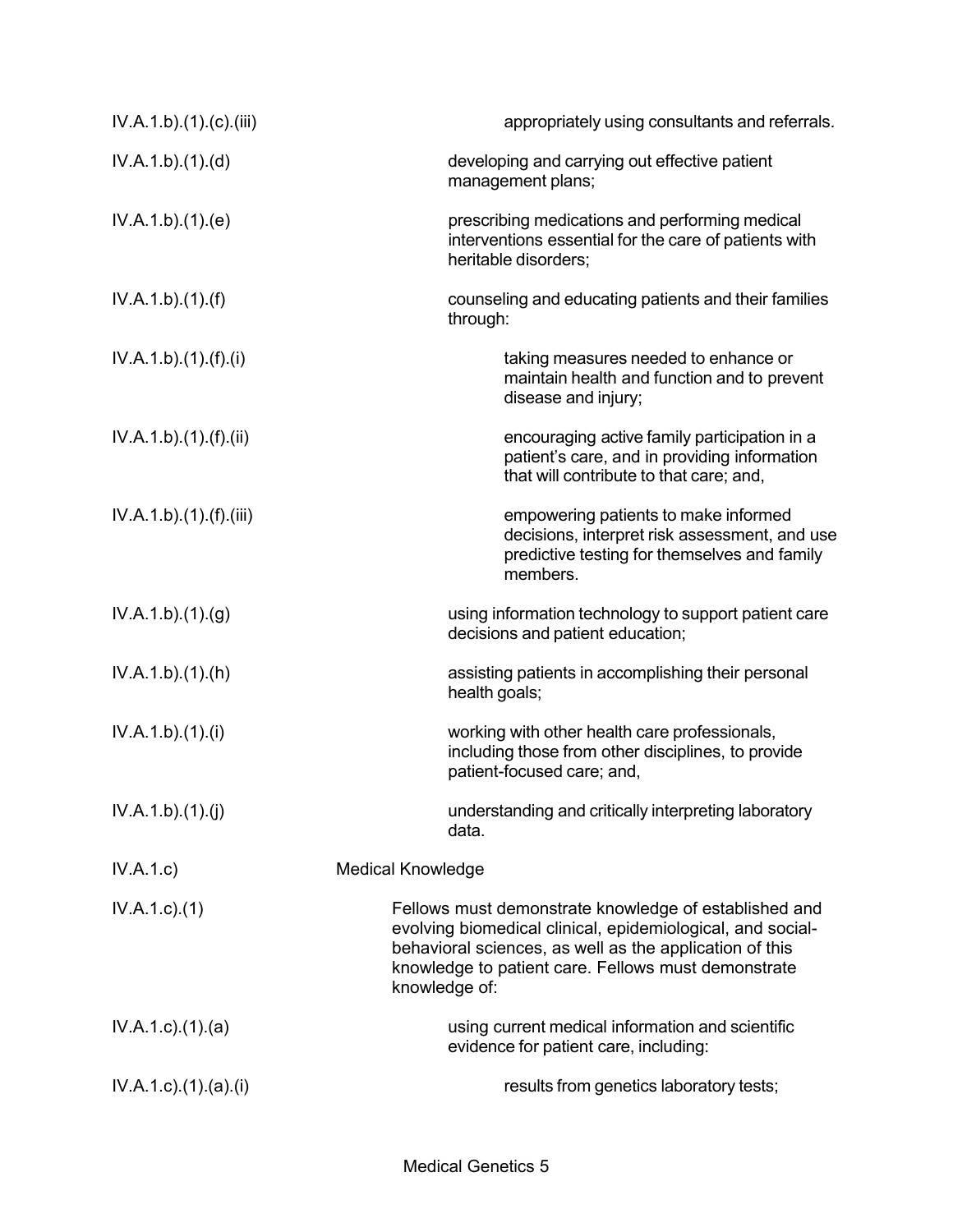| $IV.A.1.c$ ). $(1).$ (a). $(ii)$   | quantitative risk assessment; and,                                                                                                                                                                                                                                                                                                       |
|------------------------------------|------------------------------------------------------------------------------------------------------------------------------------------------------------------------------------------------------------------------------------------------------------------------------------------------------------------------------------------|
| $IV.A.1.c$ . $(1).$ $(a).$ $(iii)$ | available bioinformatics.                                                                                                                                                                                                                                                                                                                |
| $IV.A.1.c.$ (1).(b)                | biochemical genetics, cytogenetics, mendelian and<br>non-mendelian genetics, molecular genetics, and<br>population and quantitative genetics.                                                                                                                                                                                            |
| IV.A.1.d                           | Practice-based Learning and Improvement                                                                                                                                                                                                                                                                                                  |
| IV.A.1.d)(1)                       | Fellows must demonstrate the ability to investigate and<br>evaluate their care of patients, to appraise and assimilate<br>scientific evidence, and to continuously improve patient<br>care based on constant self-evaluation and lifelong<br>learning. Fellows are expected to develop skills and habits<br>to meet the following goals: |
| IV.A.1.d)(1)(a)                    | obtain and use information about their own patients<br>and the larger population from which their patients<br>are drawn; and,                                                                                                                                                                                                            |
| IV.A.1.d)(1)(b)                    | use information technology to manage information,<br>access online medical information, and support their<br>own education.                                                                                                                                                                                                              |
| IV.A.1.e)                          | Interpersonal and Communication Skills                                                                                                                                                                                                                                                                                                   |
| IV.A.1.e. (1)                      | Fellows must demonstrate interpersonal and<br>communication skills that result in the effective exchange<br>of information and collaboration with patients, their<br>families, and health professionals. Fellows must:                                                                                                                   |
| IV.A.1.e. (1). (a)                 | communicate effectively and demonstrate caring and<br>respectful behavior when interacting with patients<br>and their families;                                                                                                                                                                                                          |
| IV.A.1.e. (1)(b)                   | communicate effectively with patients and their<br>families to create and sustain a professional and<br>therapeutic relationship; and,                                                                                                                                                                                                   |
| IV.A.1.e. (1). (c)                 | counsel and educate patients and their families in<br>order to assist them to:                                                                                                                                                                                                                                                           |
| IV.A.1.e).(1).(c).(i)              | take measures needed to enhance or<br>maintain health and function and to prevent<br>disease and injury, and participate actively in<br>the patient's care; and,                                                                                                                                                                         |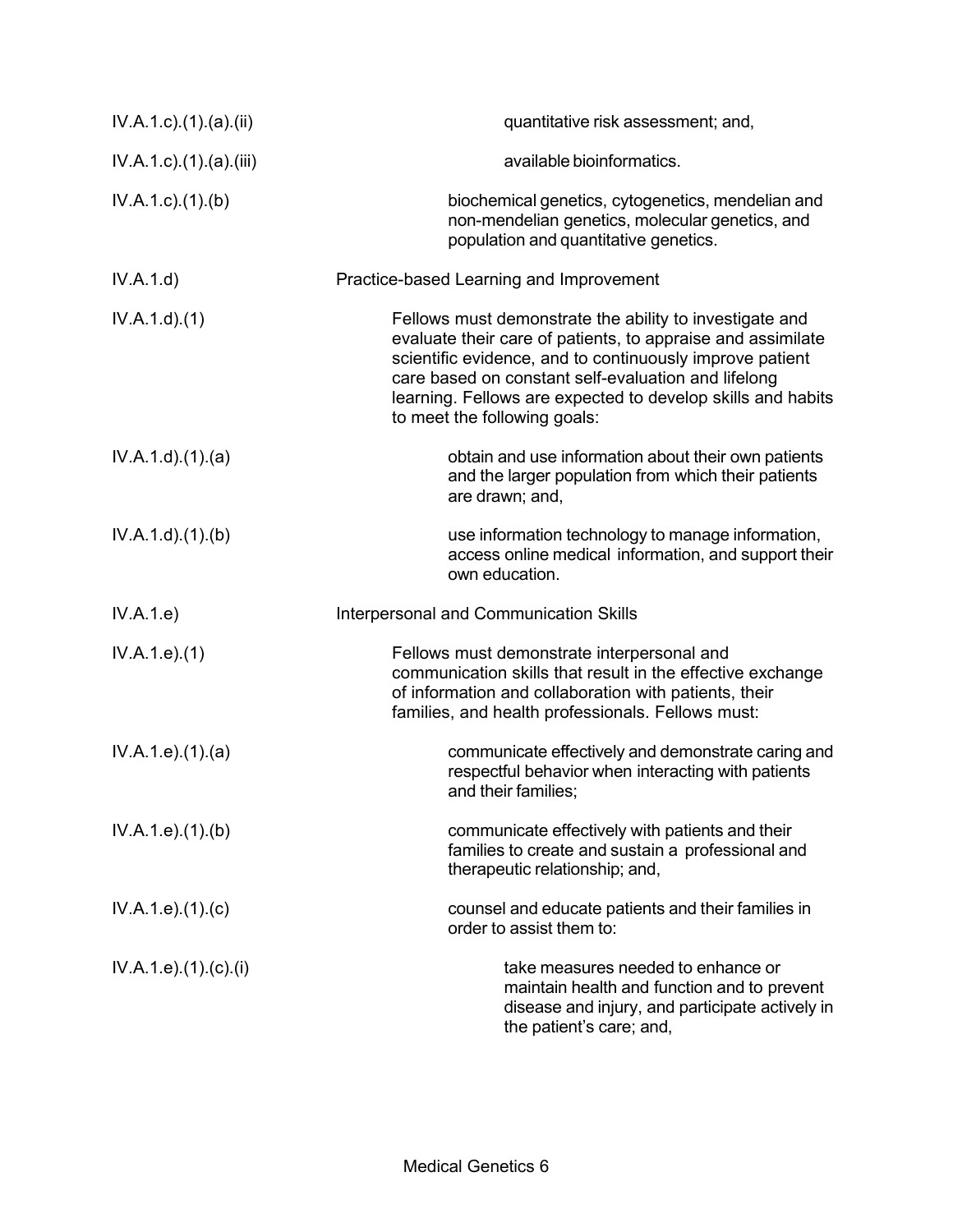| IV.A.1.e. (1). (c). (ii) | make informed decisions, interpret risk<br>assessment, and understand the use of<br>predictive testing and the possibility of<br>unanticipated or incidental findings in genetic<br>testing.                                                                                             |
|--------------------------|------------------------------------------------------------------------------------------------------------------------------------------------------------------------------------------------------------------------------------------------------------------------------------------|
| IV.A.1.f)                | <b>Systems-based Practice</b>                                                                                                                                                                                                                                                            |
| IV.A.1.f)(1)             | Fellows must demonstrate an awareness of and<br>responsiveness to the larger context and system of health<br>care, including the social determinates of health, as well as<br>the ability to call effectively on other resources in the<br>system to produce optimal care. Fellows must: |
| IV.A.1.f)(1)(a)          | deal with the complexities of the health care system;<br>and,                                                                                                                                                                                                                            |
| IV.A.1.f)(1)(b)          | promote health and function that can prevent disease<br>and injury.                                                                                                                                                                                                                      |
| IV.B.                    | <b>Regularly Scheduled Educational Activities</b>                                                                                                                                                                                                                                        |
| IV.B.1.                  | The clinical teaching conferences must be distinct from the basic science<br>lectures and didactic sessions.                                                                                                                                                                             |
| IV.B.1.a)                | Clinical teaching conferences should include formal didactic<br>sessions on clinical laboratory topics, medical genetics rounds,<br>journal clubs, and follow-up conferences for genetic clinics.                                                                                        |
| IV.B.1.b)                | Lectures or other didactic sessions should include basic<br>mechanisms of inheritance, specifically sex chromosomes,<br>autosomes, and mitochondrial DNA.                                                                                                                                |
| IV.B.2.                  | Fellows must have the opportunity to develop the skills to diagnose<br>genetic disorders, counsel patients, and manage and treat patients of<br>all ages experiencing the broad range of clinical problems<br>encompassed by medical genetics.                                           |
| IV.B.3.                  | Research seminars should be a part of the fellowship<br>experience but must not replace the basic science didactic<br>component.                                                                                                                                                         |
| IV.C.                    | <b>Clinical Experiences</b>                                                                                                                                                                                                                                                              |
| IV.C.1.                  | The educational program must include at least 18 months of broad-based,<br>clinically oriented medical genetics activities.                                                                                                                                                              |
| IV.C.2.                  | The workload for a fellow at any level must be no more than:                                                                                                                                                                                                                             |
| IV.C.2.a)                | four patients with confirmed diagnoses of inborn errors of<br>intermediary metabolism in an intensive care unit (ICU) setting; or,                                                                                                                                                       |